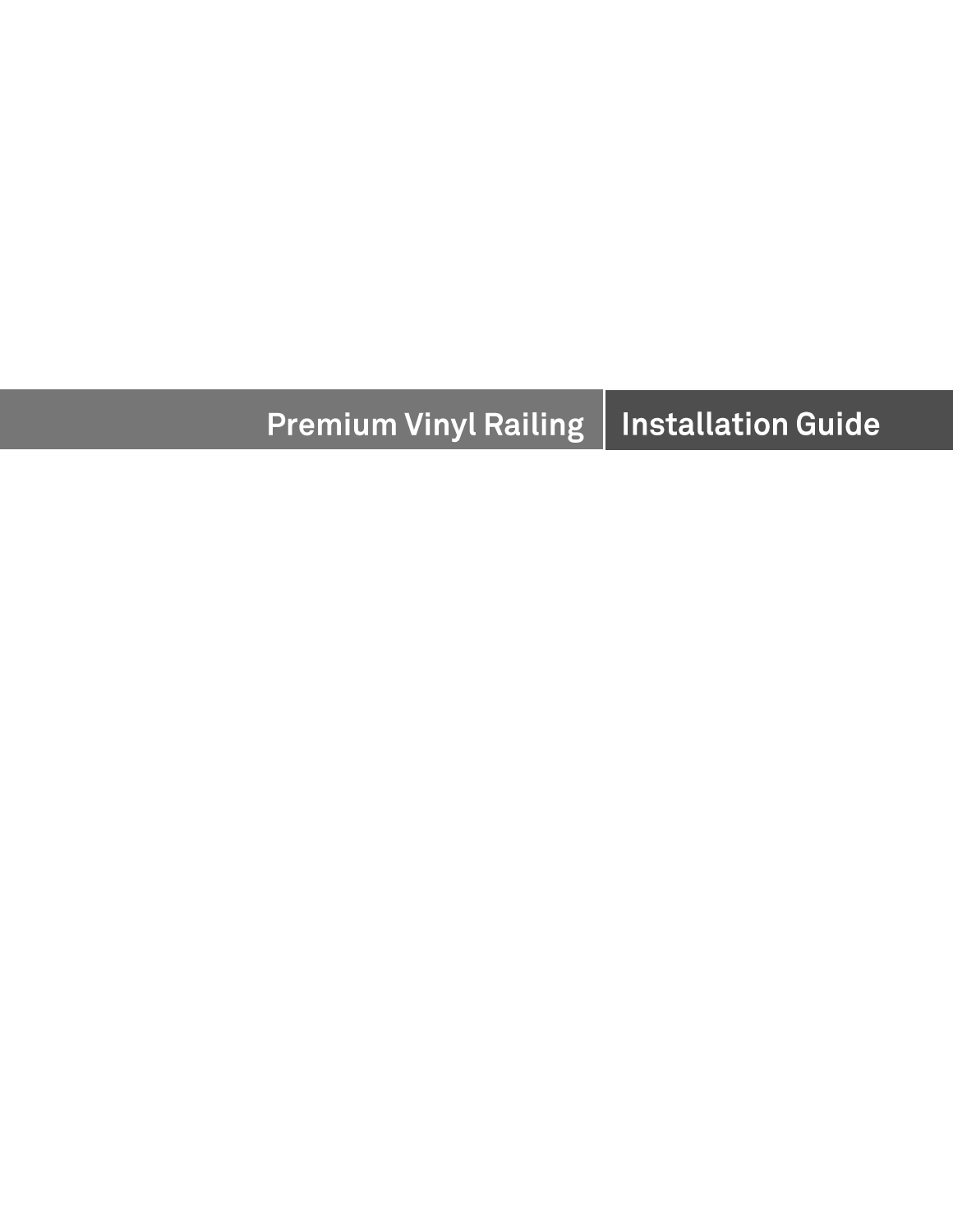### **THE BEST CHOICE FOR STRONG & DURABLE RAILING SYSTEMS**

Our exclusive manufacturing process ensures our vinyl railing will provide superior strength plus it is virtually maintenance free. This guide will help make your installation easy.

#### **Please note:**

It is the responsibility of the installer to conform to local building codes and safety requirements. It is also the installer's responsibility to obtain all necessary building permits. All of our premium straight vinyl railing sections meet IRC and IBC codes.

The installer may need to modify the exact installation method to meet unique site requirements. The manufacturer shall not be held liable for improper or unsafe installations.

#### **Recommended Tools:**

- Safety Glasses
- Level
- Tape Measure
- Miter saw with high tooth count carbide blade
- Rubber Mallet
- Power Drill
- Phillips Drive Bit

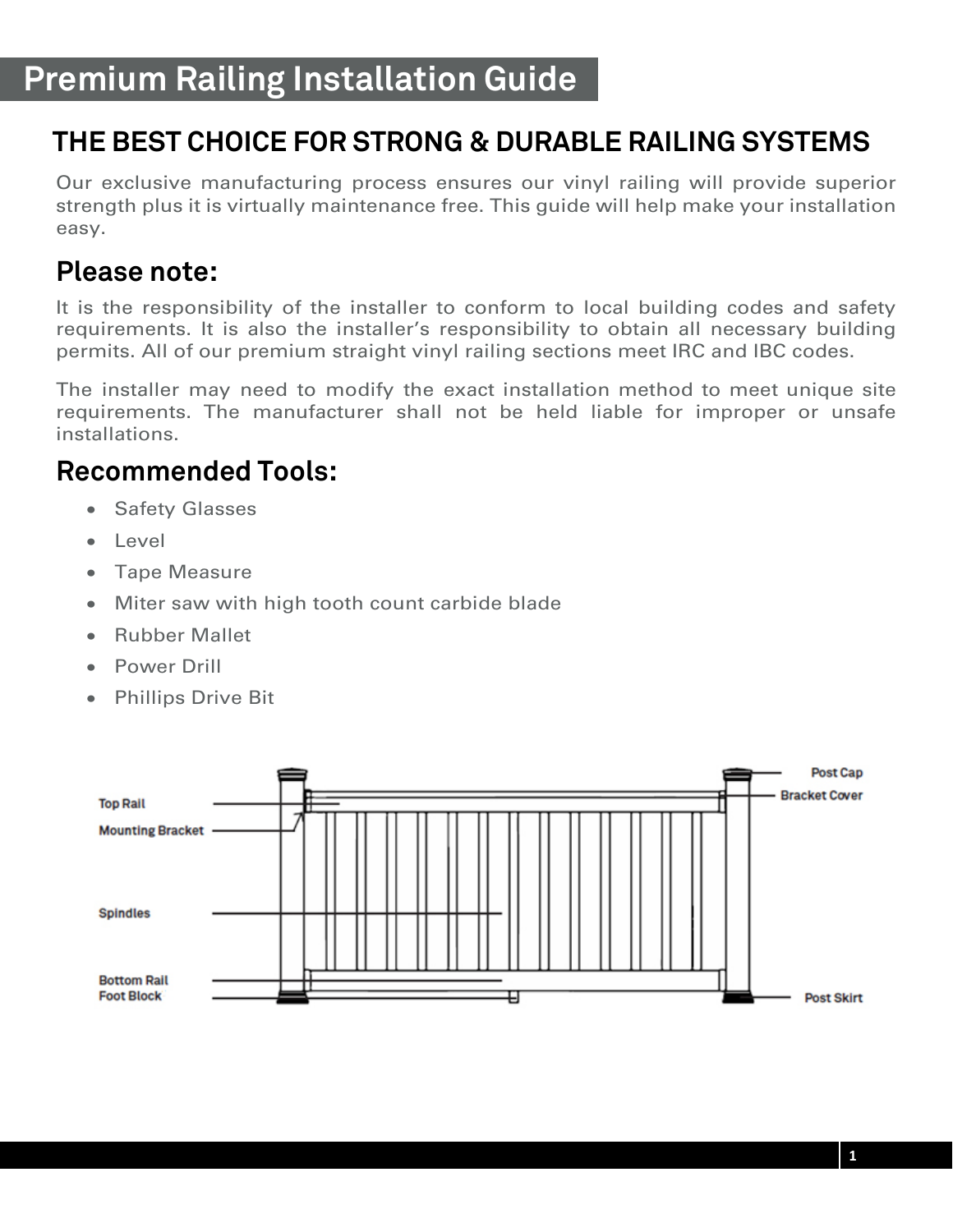# **Premium Railing Installation Guide**

### **Installation Tips:**

l

- 1. A miter saw with a high tooth count carbide blade can be used to slowly cut the vinyl and aluminum at the same time.
- 2. Before installing the rails, ensure the aluminum is seated into the vinyl rail properly. The large opening of the H-channel should face towards the pickets.
- 3. The bracket kits include two different size screws. The 1-1/2" screws are used to install the black mounting bracket to the post. The 1" screws are used to attach the rail to the black mounting bracket.



- 4. If you are using post mounts, install the mounts following the installation instructions that come with them.
- 5. The screws provided are self-tapping, but we recommend pre-drilling the holes.
- 6. To keep the brackets centered on the post, partially insert all four screws into the bracket before fully tightening each of the screws on the post. Do not overtighten the screws.

 **Step 1: Install The Post** Slide the post sleeve over your existing wood posts or over post mounts (depending on your specific installation). Level and plumb each post. Be sure to slide the post skirt onto the post before installing the railing sections.

 **Step 2: Secure The Mounting Brackets** Use the 4 #10 x 1-1/2" pan-head screws provided to secure the black mounting brackets to the sleeved post. If you are sleeving over wood, use #10 x 1-1/2" pan-head screws. If sleeving over post mounts, use the instructions provided with the mounts.

Secure the bottom mounting bracket 2-3/8" above the surface of the deck. Then, secure the top mounting bracket to the post. For 42" tall railing, install the mounting bracket 38-3/8" above the surface of the deck. For 36" tall railing, install the mounting bracket 32-3/8" above the deck.

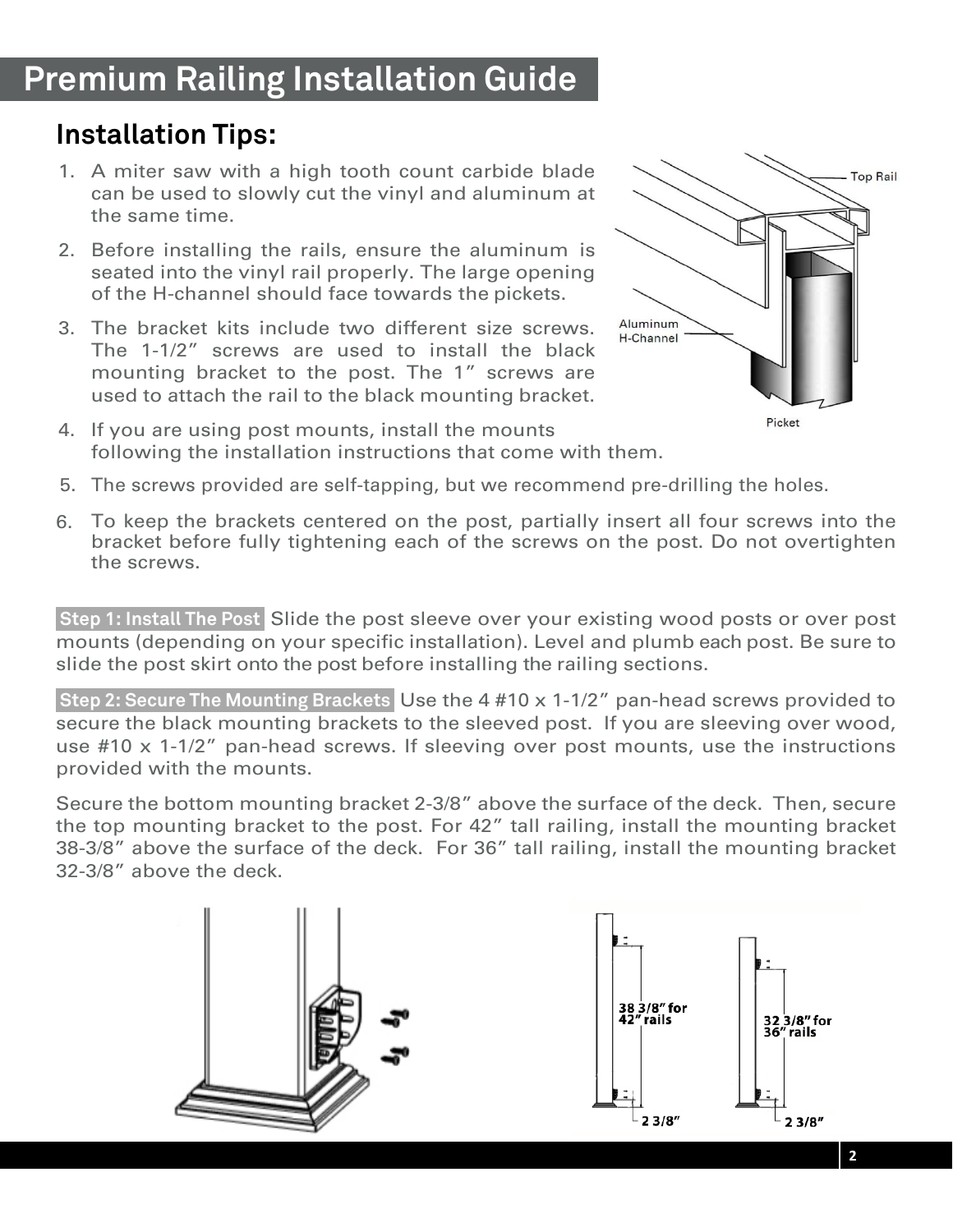# **Premium Railing Installation Guide**

**Step 3: Measure And Cut the Top And Bottom Rails** Place the bracket covers on each end of the rails. Next, measure the distance between the posts to determine the width of your rails. Subtract 1/4" from each end of the rail to allow space for the mounting brackets.

If you need to shorten the width of the rails, mark the rails, being sure to subtract an equal amount from each end. This will keep the pickets centered.

Example: If you have a 71-1/2" railing section and the space between the posts is 68", you will need to cut 2" off each end of the rail.

71  $\frac{1}{2}$ " (width of the railing) - 68" (space between posts) + 1/2" (space for mounting brackets) = 4"

4"= 2" cut off each end of the rail

If the cut mark is on a picket hole, adjust the position of your cut lines accordingly. Mark both the top and bottom rails to the same length and confirm that the picket holes line up before cutting the rail. Finally, slowly cut the vinyl rail and the aluminum insert to the same length.



**Step 4: Install The Foot Block** Screw the adjustable foot block onto the center of the bottom rail. DO NOT EXTEND THE FOOT BLOCK AT THIS TIME.

Note: A foot block is only needed in railing kits with vinyl pickets. Railing styles that have aluminum pickets do not require a foot block because they contain an aluminum insert in the bottom rail. 4', 6' & 8' wide railing sections with vinyl pickets require one foot block. 10' wide railing sections require two foot blocks.